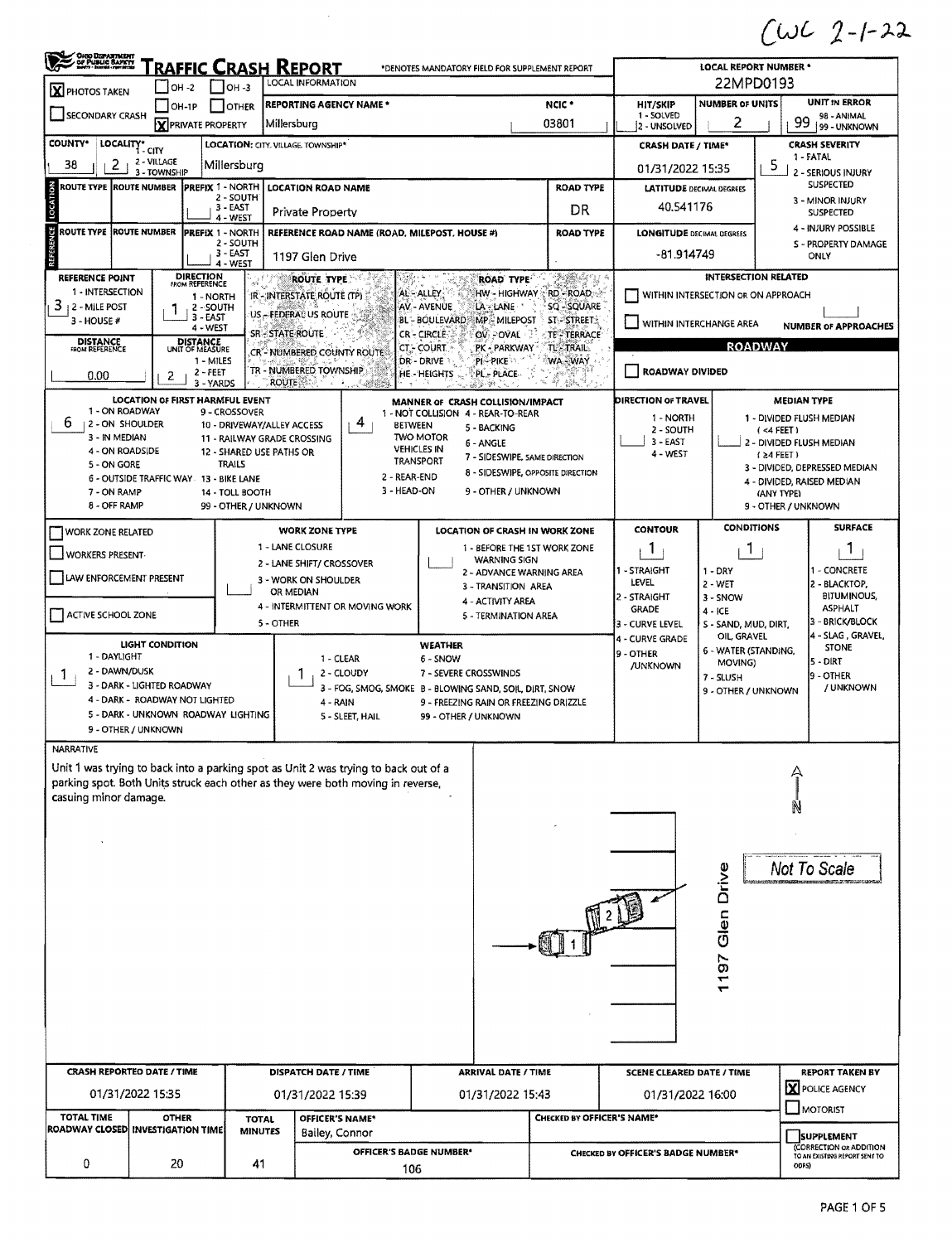|                                  |                                                             |                                                          | <b>LOCAL REPORT NUMBER</b>                                                               |                                             |                                                                     |                                                   |                                                   |                                                                      |  |  |  |  |
|----------------------------------|-------------------------------------------------------------|----------------------------------------------------------|------------------------------------------------------------------------------------------|---------------------------------------------|---------------------------------------------------------------------|---------------------------------------------------|---------------------------------------------------|----------------------------------------------------------------------|--|--|--|--|
|                                  | <b>CHOO DEPARTMENT</b><br>OF PUBLIC BAPETY                  |                                                          |                                                                                          |                                             |                                                                     |                                                   |                                                   | 22MPD0193                                                            |  |  |  |  |
|                                  | OWNER NAME: LAST, FIRST, MIDDLE (CI SAME AS DRIVER)         |                                                          |                                                                                          |                                             |                                                                     | OWNER PHONE:INCLUDE AREA CODE (E) SAME AS DRIVER) |                                                   | DAMAGE                                                               |  |  |  |  |
| UNIT #                           | RICE, SHAWN, R.                                             |                                                          |                                                                                          |                                             | 330-600-2923                                                        |                                                   |                                                   | DAMAGE SCALE                                                         |  |  |  |  |
|                                  | OWNER ADDRESS: STREET, CITY, STATE, ZIP ( E SAME AS DRIVER) |                                                          |                                                                                          |                                             |                                                                     |                                                   | 1 - NONE                                          | 3 - FUNCTIONAL DAMAGE                                                |  |  |  |  |
|                                  | 863 MASSILLON RD. LOT 7, MILLERSBURG, OH, 44654             |                                                          |                                                                                          |                                             |                                                                     |                                                   | 2<br>2 - MINOR DAMAGE<br>4 - DISABLING DAMAGE     |                                                                      |  |  |  |  |
|                                  | COMMERCIAL CARRIER: NAME, ADDRESS, CITY, STATE, ZIP         |                                                          |                                                                                          |                                             |                                                                     | COMMERCIAL CARRIER PHONE: INCLUDE AREA CODE       | 9 - UNKNOWN                                       |                                                                      |  |  |  |  |
|                                  |                                                             |                                                          |                                                                                          |                                             |                                                                     |                                                   | <b>DAMAGED AREA(S)</b><br>INDICATE ALL THAT APPLY |                                                                      |  |  |  |  |
|                                  | LP STATE LICENSE PLATE #                                    |                                                          | <b>VEHICLE IDENTIFICATION #</b>                                                          |                                             | <b>VEHICLE YEAR</b>                                                 | <b>VEHICLE MAKE</b>                               |                                                   |                                                                      |  |  |  |  |
| он                               | JBZ6401<br><b>INSURANCE COMPANY</b>                         |                                                          | 2C4RDGBGXKR801851<br><b>INSURANCE POLICY #</b>                                           |                                             | 2019                                                                | <b>DODGE</b><br><b>VEHICLE MODEL</b>              |                                                   |                                                                      |  |  |  |  |
| <b>X</b> INSURANCE               | <b>PROGRESSIVE</b>                                          |                                                          | 02267950-0                                                                               |                                             | <b>COLOR</b><br><b>BLU</b>                                          | <b>GRAND CARAVAN</b>                              |                                                   |                                                                      |  |  |  |  |
|                                  | <b>TYPE OF USE</b>                                          |                                                          | US DOT#                                                                                  |                                             | <b>TOWED BY: COMPANY NAME</b>                                       |                                                   |                                                   |                                                                      |  |  |  |  |
| COMMERCIAL                       | GOVERNMENT                                                  | IN EMERGENCY<br>RESPONSE                                 |                                                                                          |                                             |                                                                     |                                                   |                                                   |                                                                      |  |  |  |  |
| INTERLOCK                        |                                                             | # OCCUPANTS                                              | VEHICLE WEIGHT GVWR/GCWR<br>$1 - 510K$ LBS.                                              |                                             | <b>HAZARDOUS MATERIAL</b><br><b>IMATERIAL</b><br>CLASS <sup>#</sup> | PLACARD ID #                                      |                                                   |                                                                      |  |  |  |  |
| DEVICE<br><b>EQUIPPED</b>        | HIY/SKIP UNIT                                               |                                                          | 2 - 10.001 - 26K LBS.<br>$3 - 26K$ LBS.                                                  |                                             | RELEASED<br>PLACARD                                                 |                                                   |                                                   |                                                                      |  |  |  |  |
|                                  | 1 - PASSENGER CAR                                           | 6 - VAN (9-1S SEATS)                                     | 12 - GOLF CART                                                                           |                                             | 18 - LIMO (LIVERY VEHICLE)                                          | 23 - PEDESTRIAN/SKATER                            |                                                   | 12                                                                   |  |  |  |  |
|                                  | 2 - PASSENGER VAN<br>(MINIVAN)                              | 7 - MOTORCYCLE 2-WHEELED                                 | 13 - SNOWMOBILE                                                                          |                                             | 19 - BUS (16+ PASSENGERS)                                           | 24 - WHEELCHAIR (ANY TYPE)                        |                                                   |                                                                      |  |  |  |  |
|                                  | UNIT TYPE 3 - SPORT UTILITY                                 | 8 - MOTORCYCLE 3-WHEELED<br>9 - AUTOCYCLE                | 14 - SINGLE UNIT<br><b>TRUCK</b>                                                         | 20 - OTHER VEHICLE<br>21 - HEAVY EQUIPMENT  |                                                                     | 2S - OTHER NON-MOTORIST<br>26 - BICYCLE           |                                                   |                                                                      |  |  |  |  |
|                                  | <b>VEHICLE</b><br>4 - PICK UP                               | 10 - MOPED OR MOTORIZED<br><b>BICYCLE</b>                | 15 - SEMI-TRACTOR<br><b>16 - FARM EQUIPMENT</b>                                          |                                             | 22 - ANIMAL WITH RIDER OR                                           | 27 - TRAIN                                        |                                                   |                                                                      |  |  |  |  |
|                                  | 5 - CARGO VAN                                               | 11 - ALL TERRAIN VEHICLE                                 | 17 - MOTORHOME                                                                           |                                             | ANIMAL-DRAWN VEHICLE                                                | 99 - UNKNOWN OR HIT/SKIP                          |                                                   |                                                                      |  |  |  |  |
| 0                                | (ATV/UTV)<br># OF TRAILING UNITS                            |                                                          |                                                                                          |                                             |                                                                     |                                                   |                                                   | 12                                                                   |  |  |  |  |
| VEHICLE                          | WAS VEHICLE OPERATING IN AUTONOMOUS                         |                                                          | 0 - NO AUTOMATION                                                                        |                                             | 3 - CONDITIONAL AUTOMATION 9 - UNKNOWN                              |                                                   |                                                   |                                                                      |  |  |  |  |
|                                  | MODE WHEN CRASH OCCURRED?                                   | 0                                                        | 1 - DRIVER ASSISTANCE                                                                    |                                             | 4 - HIGH AUTOMATION                                                 |                                                   |                                                   |                                                                      |  |  |  |  |
| 2                                |                                                             |                                                          | 1 - YES 2 - NO 9 - OTHER / UNKNOWN AUTONOMOUS 2 - PARTIAL AUTOMATION 5 - FULL AUTOMATION |                                             |                                                                     |                                                   | 9                                                 |                                                                      |  |  |  |  |
|                                  |                                                             | MODE LEVEL                                               |                                                                                          |                                             |                                                                     |                                                   |                                                   |                                                                      |  |  |  |  |
|                                  | 1 - NONE<br>$2 - TAXI$                                      | 6 - 8US - CHARTER/TOUR<br>7 - 8US - INTERCITY            | $11 - FIRE$<br>12 - MILITARY                                                             | 16 - FARM                                   | 17 - MOWING                                                         | 21 - MAIL CARRIER<br>99 - OTHER / UNKNOWN         |                                                   |                                                                      |  |  |  |  |
|                                  | 3 - ELECTRONIC RIDE                                         | 8 - BUS - SHUTTLE                                        | 13 - POLICE                                                                              |                                             | 18 - SNOW REMOVAL                                                   |                                                   |                                                   |                                                                      |  |  |  |  |
| <b>SPECIAL</b>                   | SHARING<br><b>FUNCTION 4 - SCHOOL TRANSPORT</b>             | 9 - BUS - OTHER<br>10 - AMBULANCE                        | 14 - PUBLIC UTILITY<br>15 - CONSTRUCTION EQUIP.                                          |                                             | 19 - TOWING<br>20 - SAFETY SERVICE                                  |                                                   |                                                   |                                                                      |  |  |  |  |
|                                  | S - BUS - TRANSIT/COMMUTER                                  |                                                          |                                                                                          |                                             | PATROL                                                              |                                                   |                                                   | 12<br>12                                                             |  |  |  |  |
|                                  | 1 - NO CARGO BODY TYPE                                      | 4 - LOGGING                                              | 7 - GRAIN/CHIPS/GRAVEL                                                                   | 11 - DUMP                                   |                                                                     | 99 - OTHER / UNKNOWN                              |                                                   |                                                                      |  |  |  |  |
| CARGO                            | / NOT APPLICABLE<br>$2 - BUS$                               | 5 - INTERMODAL<br><b>CONTAINER CHASSIS</b>               | 8 - POLE<br>9 - CARGO TANK                                                               |                                             | 12 - CONCRETE MIXER<br>13 - AUTO TRANSPORTER                        |                                                   |                                                   |                                                                      |  |  |  |  |
| <b>BODY</b>                      | 3 - VEHICLE TOWING<br>ANOTHER MOTOR VEHICLE                 | 6 - CARGOVAN<br>/ENCLOSED BOX                            | 10 - FLAT BED                                                                            |                                             | 14 - GARBAGE/REFUSE                                                 |                                                   |                                                   | æ<br>9<br>9<br>иті                                                   |  |  |  |  |
| <b>TYPE</b>                      |                                                             |                                                          |                                                                                          |                                             |                                                                     |                                                   |                                                   | O                                                                    |  |  |  |  |
|                                  | 1 - TURN SIGNALS<br>2 HEAD LAMPS                            | 4 - BRAKES<br>S - STEERING                               | 7 - WORN OR SLICK TIRES<br>8 - TRAILER EQUIPMENT                                         |                                             | 9 - MOTOR TROUBLE<br>10 - DISABLED FROM PRIOR                       | 99 - OTHER / UNKNOWN                              |                                                   |                                                                      |  |  |  |  |
| <b>VEHICLE</b><br><b>DEFECTS</b> | 3 TAIL LAMPS                                                | <b>6 - TIRE BLOWOUT</b>                                  | DEFECTIVE                                                                                |                                             | ACCIDENT                                                            |                                                   |                                                   |                                                                      |  |  |  |  |
|                                  |                                                             |                                                          |                                                                                          |                                             |                                                                     |                                                   | $\Box$ - NO DAMAGE [ 0 ]                          | UNDERCARRIAGE [ 14 ]                                                 |  |  |  |  |
|                                  | 1 - INTERSECTION -<br><b>MARKED CROSSWALK</b>               | 4 - MIDBLOCK -<br>MARKED CROSSWALK                       | 7 - SHOULDER/ROADSIDE<br><b>8 - SIDEWALK</b>                                             |                                             | 10 - DRIVEWAY ACCESS<br>11 - SHARED USE PATHS                       | 99 - OTHER / UNKNOWN                              | $\Box$ TOP [ 13 ]                                 | $L$ - ALL AREAS [15]                                                 |  |  |  |  |
| NON-<br>MOTORIST                 | 2 - INTERSECTION -<br><b>UNMARKED CROSSWALK</b>             | S - TRAVEL LANE -<br>OTHER LOCATION                      | 9 - MEDIAN/CROSSING                                                                      | OR TRAILS<br>12 - FIRST RESPONDER           | $\Box$ - UNIT NOT AT SCENE [16]                                     |                                                   |                                                   |                                                                      |  |  |  |  |
| LOCATION                         | 3 - INTERSECTION - OTHER                                    | <b>6 - BICYCLE LANE</b>                                  | <b>ISLAND</b>                                                                            |                                             | AT INCIDENT SCENE                                                   |                                                   |                                                   |                                                                      |  |  |  |  |
|                                  | 1 - NON-CONTACT                                             | 1 - STRAIGHT AHEAD<br>2 - BACKING                        | 9 - LEAVING TRAFFIC<br>LANE                                                              |                                             | 15 - WALKING, RUNNING,<br>JOGGING, PLAYING                          | 21 - STANDING OUTSIDE<br>DISABLED VEHICLE         |                                                   | <b>INITIAL POINT OF CONTACT</b>                                      |  |  |  |  |
| 5                                | 2 - NON-COLLISION<br>2                                      | 3 - CHANGING LANES<br>4 - OVERTAKING/PASSING             | 10 - PARKED                                                                              |                                             | 16 - WORKING                                                        | 99 - OTHER / UNKNOWN                              | 0 - NO DAMAGE                                     | 14 - UNDERCARRIAGE<br>1-12 - REFER TO UNIT 15 - VEHICLE NOT AT SCENE |  |  |  |  |
| <b>ACTION</b>                    | 3 - STRIKING<br>4 - STRUCK                                  | PRE-CRASH 5 - MAKING RIGHT TURN                          | 11 - SLOWING OR STOPPED<br>IN TRAFFIC                                                    | 17 - PUSHING VEHICLE<br>18 - APPROACHING OR |                                                                     |                                                   | 5<br>DIAGRAM                                      |                                                                      |  |  |  |  |
|                                  | 5 - BOTH STRIKING                                           | <b>ACTIONS 6 - MAKING LEFT TURN</b><br>7 - MAKING U-TURN | 12 - DRIVERLESS<br>13 - NEGOTIATING A CURVE                                              |                                             | LEAVING VEHICLE<br>19 - STANDING                                    |                                                   | 99 - UNKNOWN<br>13 - TOP                          |                                                                      |  |  |  |  |
|                                  | <b>&amp; STRUCK</b>                                         | 8 - ENTERING TRAFFIC                                     | 14 - ENTERING OR CROSSING 20 - OTHER NON-MOTORIST                                        |                                             |                                                                     |                                                   |                                                   |                                                                      |  |  |  |  |
|                                  | 9 - OTHER / UNKNOWN<br>1 - NONE                             | LANE                                                     | SPECIFIED LOCATION<br>8 - FOLLOWING TOO CLOSE 13 - IMPROPER START FROM                   |                                             |                                                                     | 18 - OPERATING DEFECTIVE 23 - OPENING DOOR INTO   |                                                   | TRAFFIC<br><b>TRAFFIC CONTROL</b>                                    |  |  |  |  |
|                                  | 2 - FAILURE TO YIELD                                        | /ACDA                                                    | A PARKED POSITION<br>14 - STOPPED OR PARKED                                              |                                             | <b>EQUIPMENT</b>                                                    | ROADWAY                                           | <b>TRAFFICWAY FLOW</b><br>1 - ONE-WAY             | 1 - ROUNDABOUT 4 - STOP SIGN                                         |  |  |  |  |
| 12                               | 3 - RAN RED LIGHT<br>4 - RAN STOP SIGN                      | 9 - IMPROPER LANE<br>CHANGE                              | <b>ILLEGALLY</b>                                                                         |                                             | 19 - LOAD SHIFTING<br>/FALLING/SPILLING                             | 99 - OTHER IMPROPER<br><b>ACTION</b>              | 2 - TWO-WAY                                       | 2 - SIGNAL<br>5 - YIELD SIGN<br>ь                                    |  |  |  |  |
|                                  | S - UNSAFE SPEED<br>CONTRIBUTING 6 - IMPROPER TURN          | 10 - IMPROPER PASSING<br>11 - DROVE OFF ROAD             | 15 - SWERVING TO AVOID<br>16 - WRONG WAY                                                 |                                             | 20 - IMPROPER CROSSING<br>21 - LYING IN ROADWAY                     |                                                   |                                                   | 3 - FLASHER<br>6 - NO CONTROL                                        |  |  |  |  |
|                                  | CIRCUMSTANCES <sub>7</sub> - LEFT OF CENTER                 | 12 - IMPROPER BACKING                                    | 17 - VISION OBSTRUCTION                                                                  |                                             | 22 - NOT DISCERNIBLE                                                |                                                   | # of THROUGH LANES                                | <b>RAIL GRADE CROSSING</b>                                           |  |  |  |  |
| N<br><b>SEOUENCE OF EVENTS</b>   |                                                             |                                                          |                                                                                          |                                             |                                                                     |                                                   | <b>ON ROAD</b>                                    | 1 - NOT INVLOVED<br>2 - INVOLVED-ACTIVE CROSSING                     |  |  |  |  |
| ۸Ē                               |                                                             |                                                          | $\sim$ EVENTS $\sim$                                                                     |                                             |                                                                     |                                                   | $\mathbf{2}$                                      | 3 - INVOLVED-PASSIVE CROSSING                                        |  |  |  |  |
| 20                               | 1 - OVERTURN/ROLLOVER<br>2 - FIRE/EXPLOSION                 | 7 - SEPARATION OF UNITS<br>8 - RAN OFF ROAD RIGHT        | 12 - DOWNHILL RUNAWAY<br>13 - OTHER NON-COLLISION                                        |                                             | 19 - ANIMAL -OTHER<br>20 - MOTOR VEHICLE IN                         | 23 - STRUCK BY FALLING,<br>SHIFTING CARGO OR      |                                                   |                                                                      |  |  |  |  |
|                                  | 3 - IMMERSION<br>4 - JACKKNIFE                              | 9 - RAN OFF ROAD LEFT<br>10 - CROSS MEDIAN               | 14 - PEDESTRIAN<br>15 - PEDALCYCLE                                                       |                                             | TRANSPORT<br>21 - PARKED MOTOR                                      | ANYTHING SET IN<br><b>MOTION 8Y A MOTOR</b>       |                                                   | UNIT / NON-MOTORIST DIRECTION<br>1 - NORTH<br><b>S-NORTHEAST</b>     |  |  |  |  |
|                                  | 5 - CARGO / EQUIPMENT                                       | 11 - CROSS CENTERLINE -                                  | 16 - RAILWAY VEHICLE                                                                     |                                             | <b>VEHICLE</b>                                                      | VEHICLE<br>24 - OTHER MOVABLE                     |                                                   | 2 - SOUTH<br>6 - NORTHWEST                                           |  |  |  |  |
|                                  | LOSS OR SHIFT<br><b>6 - EQUIPMENT FAILURE</b>               | OPPOSITE DIRECTION<br>OF TRAVEL                          | 17 - ANIMAI - FARM<br>18 - ANIMAL - DEER                                                 |                                             | 22 - WORK ZONE<br><b>MAINTENANCE</b>                                | OBJECT                                            | 3                                                 | $3 - EAST$<br>7 - SOUTHEAST                                          |  |  |  |  |
|                                  |                                                             |                                                          |                                                                                          |                                             | <b>EQUIPMENT</b>                                                    |                                                   | <b>FROM</b><br>۲O                                 | 4 - WEST<br>8 - SOUTHWEST<br>9 - OTHER / UNKNOWN                     |  |  |  |  |
|                                  | 25 - IMPACT ATTENUATOR 31 - GUARDRAIL END                   |                                                          | COLLISION WITH FIXED OBJECT. - STRUCK<br>38 - OVERHEAD SIGN POST                         |                                             | 45 - EMBANKMENT                                                     | 52 - SUILDING                                     |                                                   |                                                                      |  |  |  |  |
|                                  | / CRASH CUSHION<br>26 - BRIDGE OVERHEAD                     | 32 - PORTABLE BARRIER<br>33 MEDIAN CABLE BARRIER         | 39 - LIGHT / LUMINARIES<br><b>SUPPORT</b>                                                | 46 - FENCE                                  | 47 - MAILBOX                                                        | S3 - TUNNEL<br>54 - OTHER FIXED                   | UNIT SPEED                                        | DETECTED SPEED                                                       |  |  |  |  |
|                                  | <b>STRUCTURE</b><br>27 BRIDGE PIER OR                       | 34 - MEDIAN GUARDRAIL<br><b>BARRIER</b>                  | 40 - UTILITY POLE<br>41 - OTHER POST, POLE                                               | 48 - TREE                                   | 49 - FIRE HYDRANT                                                   | OBJECT<br>99 - OTHER / UNKNOWN                    |                                                   | 1 - STATED / ESTIMATED SPEED                                         |  |  |  |  |
|                                  | <b>ABUTMENT</b><br>28 - BRIDGE PARAPET                      | 35 - MEDIAN CONCRETE<br><b>SARRIER</b>                   | OR SUPPORT<br>42 - CULVERT                                                               |                                             | <b>SO - WORK ZONE</b><br>MAINTENANCE                                |                                                   |                                                   |                                                                      |  |  |  |  |
|                                  | 29 - BRIDGE RAIL                                            | 36 - MEDIAN OTHER BARRIER 43 - CURB                      |                                                                                          |                                             | <b>EQUIPMENT</b>                                                    |                                                   | <b>POSTED SPEED</b>                               | Ŧ<br>2 - CALCULATED / EDR                                            |  |  |  |  |
|                                  | 30 - GUARDRAIL FACE                                         | 37 - TRAFFIC SIGN POST                                   | 44 - DITCH                                                                               | S1 - WALL                                   |                                                                     |                                                   | 5                                                 | 3 - UNDETERMINED                                                     |  |  |  |  |
|                                  | FIRST HARMFUL EVENT                                         |                                                          | <b>MOST HARMFUL EVENT</b>                                                                |                                             |                                                                     |                                                   |                                                   |                                                                      |  |  |  |  |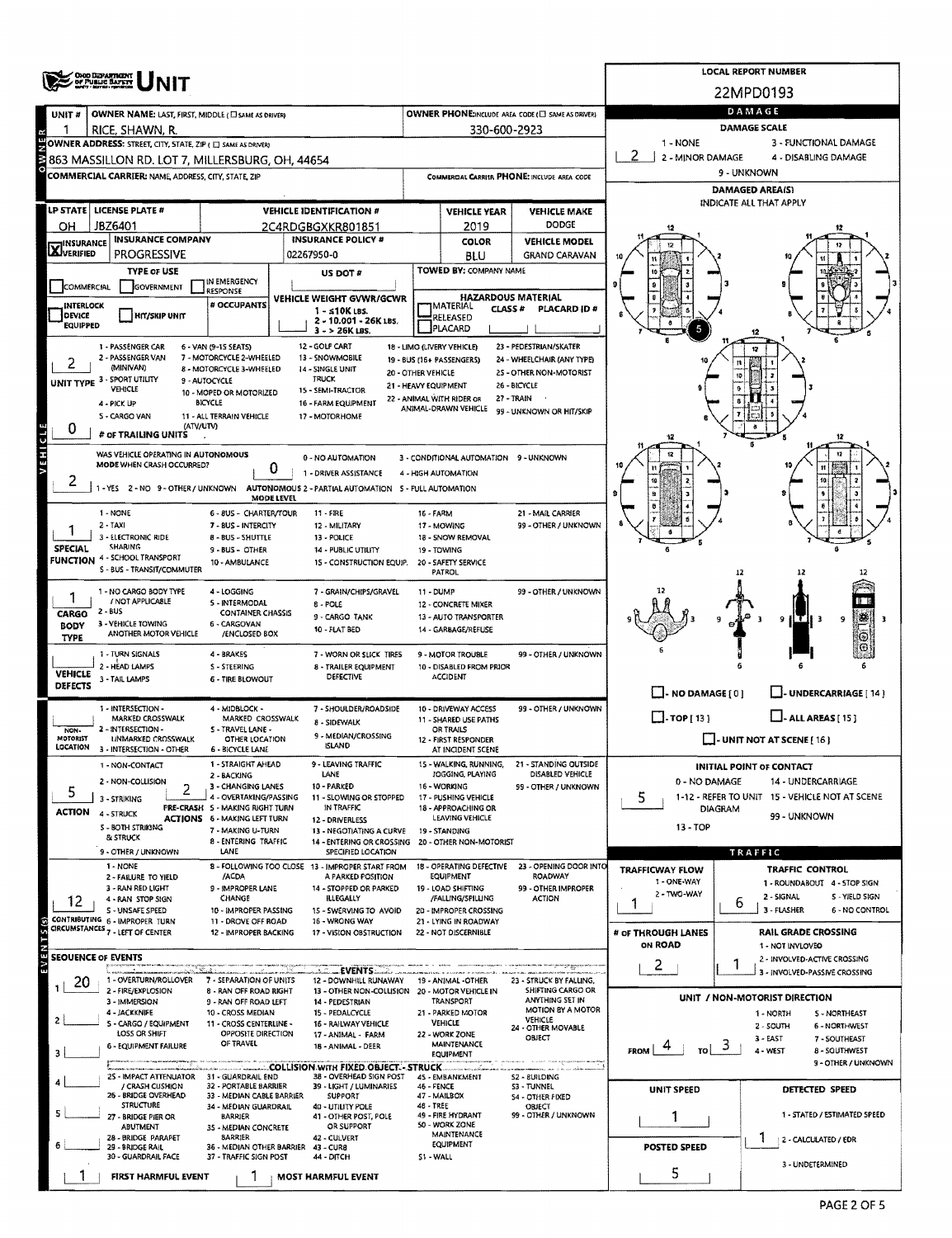|                                  | <b>OHIO DEPARTMENT</b><br>OF PUBLIC BAPETY                                               |                                                           |                                                                         | <b>LOCAL REPORT NUMBER</b>           |                                                      |                                                   |                                                                                    |                                                              |  |  |  |  |  |
|----------------------------------|------------------------------------------------------------------------------------------|-----------------------------------------------------------|-------------------------------------------------------------------------|--------------------------------------|------------------------------------------------------|---------------------------------------------------|------------------------------------------------------------------------------------|--------------------------------------------------------------|--|--|--|--|--|
|                                  |                                                                                          |                                                           |                                                                         |                                      |                                                      |                                                   |                                                                                    | 22MPD0193                                                    |  |  |  |  |  |
| UNIT#                            | OWNER NAME: LAST, FIRST, MIDDLE (C) SAME AS DRIVER)                                      |                                                           |                                                                         |                                      |                                                      | OWNER PHONE:INCLUDE AREA CODE (C) SAME AS DRIVER) |                                                                                    | DAMAGE<br><b>DAMAGE SCALE</b>                                |  |  |  |  |  |
| 2                                | MILLER, DAVID, MATTHEW<br>OWNER ADDRESS: STREET, CITY, STATE, ZIP ( C) SAME AS DRIVER)   |                                                           |                                                                         |                                      | 330-231-4670                                         |                                                   | 1 - NONE                                                                           | 3 - FUNCTIONAL DAMAGE                                        |  |  |  |  |  |
|                                  | 7407 TR 109, MILLERSBURG, OH, 44654                                                      |                                                           |                                                                         |                                      |                                                      |                                                   | 2<br>2 - MINOR DAMAGE                                                              | 4 - DISABLING DAMAGE                                         |  |  |  |  |  |
|                                  | <b>COMMERCIAL CARRIER: NAME, ADDRESS, CITY, STATE, 2IP</b>                               |                                                           |                                                                         |                                      |                                                      | COMMERCIAL CARRIER PHONE: INCLUDE AREA CODE       |                                                                                    | 9 - UNKNOWN                                                  |  |  |  |  |  |
|                                  |                                                                                          |                                                           |                                                                         |                                      |                                                      |                                                   |                                                                                    | <b>DAMAGED AREA(S)</b><br>INDICATE ALL THAT APPLY            |  |  |  |  |  |
|                                  | LP STATE   LICENSE PLATE #<br>JID9692                                                    |                                                           | <b>VEHICLE IDENTIFICATION #</b>                                         |                                      | <b>VEHICLE YEAR</b>                                  | <b>VEHICLE MAKE</b><br><b>TOYOTA</b>              |                                                                                    |                                                              |  |  |  |  |  |
| он                               | <b>INSURANCE COMPANY</b>                                                                 |                                                           | JTMBF4DV6A5023436<br><b>INSURANCE POLICY #</b>                          |                                      | 2010<br>COLOR                                        | <b>VEHICLE MODEL</b>                              |                                                                                    |                                                              |  |  |  |  |  |
| <b>X</b> INSURANCE               | <b>GEICO</b>                                                                             |                                                           | 466682915                                                               |                                      | GLD                                                  | RAV4                                              |                                                                                    |                                                              |  |  |  |  |  |
| COMMERCIAL                       | <b>TYPE OF USE</b><br><b>GOVERNMENT</b>                                                  | IN EMERGENCY                                              | US DOT#                                                                 |                                      | <b>TOWED BY: COMPANY NAME</b>                        |                                                   |                                                                                    |                                                              |  |  |  |  |  |
| INTERLOCK                        |                                                                                          | <b>RESPONSE</b><br># OCCUPANTS                            | VEHICLE WEIGHT GVWR/GCWR                                                |                                      | MATERIAL                                             | <b>HAZARDOUS MATERIAL</b>                         |                                                                                    |                                                              |  |  |  |  |  |
| <b>DEVICE</b><br><b>EQUIPPED</b> | <b>HIT/SKIP UNIT</b>                                                                     |                                                           | $1 - 510K$ LBS.<br>2 - 10.001 - 26K LBS.                                |                                      | CLASS <sup>#</sup><br>RELEASED<br>PLACARD            | PLACARD ID #                                      |                                                                                    |                                                              |  |  |  |  |  |
|                                  | 1 - PASSENGER CAR                                                                        | 6 - VAN (9-15 SEATS)                                      | $3 - 26K$ LBS.<br>12 - GOLF CART                                        |                                      | 18 - LIMO (LIVERY VEHICLE)                           | 23 - PEDESTRIAN/SKATER                            |                                                                                    |                                                              |  |  |  |  |  |
| 3                                | 2 - PASSENGER VAN<br>(MINIVAN)                                                           | 7 - MOTORCYCLE 2-WHEELED<br>8 - MOTORCYCLE 3-WHEELED      | 13 - SNOWMOBILE<br>14 - SINGLE UNIT                                     |                                      | 19 - BUS (16+ PASSENGERS)                            | 24 - WHEELCHAIR (ANY TYPE)                        | 10                                                                                 |                                                              |  |  |  |  |  |
|                                  | UNIT TYPE 3 - SPORT UTILITY<br>VEHICLE                                                   | 9 - AUTOCYCLE                                             | 20 - OTHER VEHICLE<br><b>TRUCK</b><br>21 - HEAVY EQUIPMENT              |                                      |                                                      | 25 - OTHER NON-MOTORIST<br>26 - BICYCLE           |                                                                                    |                                                              |  |  |  |  |  |
|                                  | 4 - PICK UP                                                                              | 10 - MOPED OR MOTORIZED<br><b>BICYCLE</b>                 | 15 - SEMI-TRACTOR<br>16 - FARM EQUIPMENT                                |                                      | 22 - ANIMAL WITH RIDER OR<br>ANIMAL-DRAWN VEHICLE    | 27 - TRAIN                                        |                                                                                    |                                                              |  |  |  |  |  |
| 0                                | 5 - CARGO VAN<br>(ATV/UTV)                                                               | 11 - ALL TERRAIN VEHICLE                                  | 17 - MOTORHOME                                                          |                                      |                                                      | 99 - UNKNOWN OR HIT/SKIP                          |                                                                                    |                                                              |  |  |  |  |  |
| VEHICLE                          | # OF TRAILING UNITS                                                                      |                                                           |                                                                         |                                      |                                                      |                                                   |                                                                                    | 12                                                           |  |  |  |  |  |
|                                  | WAS VEHICLE OPERATING IN AUTONOMOUS<br>MODE WHEN CRASH OCCURRED?                         | 0                                                         | 0 - NO AUTOMATION                                                       |                                      | 3 - CONDITIONAL AUTOMATION 9 - UNKNOWN               |                                                   |                                                                                    | 12                                                           |  |  |  |  |  |
| 2                                | 1 - YES 2 - NO 9 - OTHER / UNKNOWN AUTONOMOUS 2 - PARTIAL AUTOMATION 5 - FULL AUTOMATION |                                                           | 1 - DRIVER ASSISTANCE                                                   |                                      | 4 - HIGH AUTOMATION                                  |                                                   |                                                                                    |                                                              |  |  |  |  |  |
|                                  |                                                                                          | MODE LEVEL                                                |                                                                         |                                      |                                                      |                                                   |                                                                                    |                                                              |  |  |  |  |  |
|                                  | 1 - NONE<br>$2 - TAXI$                                                                   | 6 - BUS - CHARTER/TOUR<br>7 - BUS - INTERCITY             | <b>11 - FIRE</b><br>12 - MILITARY                                       | 16 - FARM                            | 17 - MOWING                                          | 21 - MAIL CARRIER<br>99 - OTHER / UNKNOWN         |                                                                                    |                                                              |  |  |  |  |  |
| <b>SPECIAL</b>                   | 3 - ELECTRONIC RIDE<br>SHARING                                                           | 8 - BUS - SHUTTLE<br>$9 - BUS - OTHER$                    | 13 - POLICE<br>14 - PUBLIC UTILITY                                      |                                      | 18 - SNOW REMOVAL<br>19 - TOWING                     |                                                   |                                                                                    |                                                              |  |  |  |  |  |
|                                  | <b>FUNCTION 4 - SCHOOL TRANSPORT</b><br>S - BUS - TRANSIT/COMMUTER                       | 10 - AMBULANCE                                            | 15 - CONSTRUCTION EQUIP.                                                |                                      | 20 - SAFETY SERVICE                                  |                                                   |                                                                                    |                                                              |  |  |  |  |  |
|                                  |                                                                                          |                                                           |                                                                         |                                      | PATROL                                               |                                                   |                                                                                    | 12                                                           |  |  |  |  |  |
|                                  | 1 - NO CARGO BODY TYPE<br>/ NOT APPLICABLE                                               | 4 - LOGGING<br>S - INTERMODAL                             | 7 - GRAIN/CHIPS/GRAVEL<br><b>B-POLE</b>                                 | 11 - DUMP                            | 12 - CONCRETE MIXER                                  | 99 - OTHER / UNKNOWN                              |                                                                                    |                                                              |  |  |  |  |  |
| CARGO<br><b>BODY</b>             | $2 - 8US$<br>3 - VEHICLE TOWING                                                          | <b>CONTAINER CHASSIS</b><br>6 - CARGOVAN                  | 9 - CARGO TANK<br>10 - FLAT BED                                         |                                      | 13 - AUTO TRANSPORTER<br>14 - GARBAGE/REFUSE         |                                                   |                                                                                    | 9<br>ΙŦΙ<br>9                                                |  |  |  |  |  |
| <b>TYPE</b>                      | ANOTHER MOTOR VEHICLE                                                                    | /ENCLOSED BOX                                             |                                                                         |                                      |                                                      |                                                   |                                                                                    | ⊛                                                            |  |  |  |  |  |
|                                  | 1 - TURN SIGNALS<br>2 - HEAD LAMPS                                                       | 4 - BRAKES<br>5 - STEERING                                | 7 - WORN OR SLICK TIRES<br>8 - TRAILER EQUIPMENT                        |                                      | <b>9 - MOTOR TROUBLE</b><br>10 - DISABLED FROM PRIOR | 99 - OTHER / UNKNOWN                              |                                                                                    |                                                              |  |  |  |  |  |
| <b>VEHICLE</b><br><b>DEFECTS</b> | 3 - TAIL LAMPS                                                                           | <b>6 - TIRE BLOWOUT</b>                                   | <b>DEFECTIVE</b>                                                        |                                      | <b>ACCIDENT</b>                                      |                                                   | $\Box$ - NO DAMAGE [ 0 ]                                                           | LUNDERCARRIAGE [14]                                          |  |  |  |  |  |
|                                  | 1 - INTERSECTION -                                                                       | 4 - MIDBLOCK -                                            | 7 - SHOULDER/ROADSIDE                                                   |                                      | 10 - DRIVEWAY ACCESS                                 | 99 - OTHER / UNKNOWN                              |                                                                                    |                                                              |  |  |  |  |  |
| NON-                             | MARKED CROSSWALK<br>2 - INTERSECTION -                                                   | MARKED CROSSWALK<br>S - TRAVEL LANE -                     | <b>8 - SIDEWALK</b>                                                     | 11 - SHARED USE PATHS<br>OR TRAILS   |                                                      |                                                   | $\Box$ -TOP [13]<br>L. ALL AREAS [ 15 ]                                            |                                                              |  |  |  |  |  |
| MOTORIST<br>LOCATION             | UNMARKED CROSSWALK<br>3 - INTERSECTION - OTHER                                           | OTHER LOCATION<br>6 - BICYCLE LANE                        | 9 - MEDIAN/CROSSING<br><b>ISLAND</b>                                    |                                      | 12 - FIRST RESPONDER<br>AT INCIDENT SCENE            |                                                   | - UNIT NOT AT SCENE [ 16 ]                                                         |                                                              |  |  |  |  |  |
|                                  | 1 - NON-CONTACT                                                                          | 1 - STRAIGHT AHEAD                                        | <b>LEAVING TRAFFIC</b><br>LANE                                          |                                      | - WALKING, RUNNING,<br>JOGGING, PLAYING              | 21 - STANDING OUTSIDE<br>DISABLED VEHICLE         |                                                                                    | INITIAL POINT OF CONTACT                                     |  |  |  |  |  |
| 5                                | 2 - NON-COLLISION<br>2                                                                   | 2 - BACKING<br>3 - CHANGING LANES                         | 10 - PARKED                                                             | 16 - WORKING<br>99 - OTHER / UNKNOWN |                                                      |                                                   | 0 - NO DAMAGE<br>14 - UNDERCARRIAGE                                                |                                                              |  |  |  |  |  |
| <b>ACTION</b>                    | 3 - STRIKING<br>4 - STRUCK                                                               | 4 - OVERTAKING/PASSING<br>PRE-CRASH S - MAKING RIGHT TURN | 11 - SLOWING OR STOPPED<br>IN TRAFFIC                                   |                                      | 17 - PUSHING VEHICLE<br>18 - APPROACHING OR          |                                                   | 5<br><b>DIAGRAM</b>                                                                | 1-12 - REFER TO UNIT 15 - VEHICLE NOT AT SCENE               |  |  |  |  |  |
|                                  | 5 - BOTH STRIKING                                                                        | ACTIONS 6 - MAKING LEFT TURN<br>7 - MAKING U-TURN         | 12 - DRIVERLESS<br>13 - NEGOTIATING A CURVE                             |                                      | LEAVING VEHICLE<br>19 - STANDING                     |                                                   | 13 - TOP                                                                           | 99 - UNKNOWN                                                 |  |  |  |  |  |
|                                  | <b>&amp; STRUCK</b><br>9 - OTHER / UNKNOWN                                               | <b>B - ENTERING TRAFFIC</b><br>LANE                       | 14 - ENTERING OR CROSSING 20 - OTHER NON-MOTORIST<br>SPECIFIED LOCATION |                                      |                                                      |                                                   |                                                                                    | TRAFFIC                                                      |  |  |  |  |  |
|                                  | 1 - NONE<br>2 - FAILURE TO YIELD                                                         | /ACDA                                                     | 8 - FOLLOWING TOO CLOSE 13 - IMPROPER START FROM<br>A PARKED POSITION   |                                      | 18 - OPERATING DEFECTIVE<br><b>EQUIPMENT</b>         | 23 - OPENING DOOR INTO<br>ROADWAY                 | <b>TRAFFICWAY FLOW</b>                                                             | TRAFFIC CONTROL                                              |  |  |  |  |  |
|                                  | 3 - RAN RED LIGHT                                                                        | 9 - IMPROPER LANE                                         | 14 - STOPPED OR PARKED                                                  |                                      | 19 - LOAD SHIFTING                                   | 99 - OTHER IMPROPER                               | 1 - ONE-WAY<br>2 - TWO-WAY                                                         | 1 - ROUNDABOUT 4 - STOP SIGN<br>2 - SIGNAL<br>S - YIELD SIGN |  |  |  |  |  |
| 12                               | 4 - RAN STOP SIGN<br><b>S-UNSAFE SPEED</b>                                               | CHANGE<br>10 - IMPROPER PASSING                           | ILLEGALLY<br>15 - SWERVING TO AVOID                                     |                                      | /FALLING/SPILLING<br>20 - IMPROPER CROSSING          | <b>ACTION</b>                                     | 2                                                                                  | ь<br>3 - FLASHER<br>6 - NO CONTROL                           |  |  |  |  |  |
| S(s)                             | CONTRIBUTING 6 - IMPROPER TURN<br>CIRCUMSTANCES 7 - LEFT OF CENTER                       | 11 - DROVE OFF ROAD<br>12 - IMPROPER BACKING              | 16 - WRONG WAY<br>17 - VISION OBSTRUCTION                               |                                      | 21 - LYING IN ROADWAY<br>22 - NOT DISCERNIBLE        |                                                   | # OF THROUGH LANES                                                                 | <b>RAIL GRADE CROSSING</b>                                   |  |  |  |  |  |
|                                  | <b>SEOUENCE OF EVENTS</b>                                                                |                                                           |                                                                         |                                      |                                                      |                                                   | ON ROAD                                                                            | 1 - NOT INVLOVED<br>2 - INVOLVED-ACTIVE CROSSING             |  |  |  |  |  |
| EVEN                             |                                                                                          |                                                           | <b>EVENTS</b>                                                           |                                      | <b><i><u>A-AzAB-DARA</u></i></b>                     |                                                   | 2                                                                                  | 3 - INVOLVED-PASSIVE CROSSING                                |  |  |  |  |  |
| 20                               | 1 - OVERTURN/ROLLOVER<br>2 - FIRE/EXPLOSION                                              | 7 - SEPARATION OF UNITS<br>8 - RAN OFF ROAD RIGHT         | 12 - DOWNHILL RUNAWAY<br>13 - OTHER NON-COLLISION 20 - MOTOR VEHICLE IN |                                      | 19 - ANIMAL -OTHER                                   | 23 - STRUCK BY FALLING,<br>SHIFTING CARGO OR      |                                                                                    | UNIT / NON-MOTORIST DIRECTION                                |  |  |  |  |  |
|                                  | 3 - IMMERSION<br>4 - JACKKNIFE                                                           | <b>9 - RAN OFF ROAD LEFT</b><br>10 - CROSS MEDIAN         | 14 - PEDESTRIAN<br>15 - PEDALCYCLE                                      |                                      | <b>TRANSPORT</b><br>21 - PARKED MOTOR                | ANYTHING SET IN<br>MOTION BY A MOTOR              |                                                                                    | <b>S-NORTHEAST</b><br>1 - NORTH                              |  |  |  |  |  |
|                                  | 5 - CARGO / EQUIPMENT<br>LOSS OR SHIFT                                                   | 11 - CROSS CENTERLINE -<br>OPPOSITE DIRECTION             | 16 - RAILWAY VEHICLE<br>17 - ANIMAL - FARM                              |                                      | VEHICLE<br>22 - WORK ZONE                            | <b>VEHICLE</b><br>24 - OTHER MOVABLE<br>OBJECT    |                                                                                    | 2 - SOUTH<br><b>6 - NORTHWEST</b>                            |  |  |  |  |  |
|                                  | 6 - EQUIPMENT FAILURE                                                                    | OF TRAVEL                                                 | 18 - ANIMAL - DEER                                                      |                                      | MAINTENANCE<br><b>EQUIPMENT</b>                      |                                                   | 3 - EAST<br>7 - SOUTHEAST<br>$F_{\text{ROM}}$ 3<br>4 - WEST<br>TO<br>8 - SOUTHWEST |                                                              |  |  |  |  |  |
|                                  | and more in the cases.<br>25 - IMPACT ATTENUATOR 31 - GUARDRAIL END                      |                                                           | <b>COLLISION WITH FIXED OBJECT - STRUCK-</b><br>38 - OVERHEAD SIGN POST |                                      | 45 - EMBANKMENT                                      | <b>S2 - BUILDING</b>                              |                                                                                    | 9 - OTHER / UNKNOWN                                          |  |  |  |  |  |
|                                  | / CRASH CUSHION<br>26 - BRIDGE OVERHEAD                                                  | 32 - PORTABLE BARRIER<br>33 - MEDIAN CABLE BARRIER        | 39 - LIGHT / LUMINARIES<br><b>SUPPORT</b>                               | 46 - FENCE                           | 47 - MAILBOX                                         | <b>S3 - TUNNEL</b><br>54 - OTHER FIXED            | UNIT SPEED                                                                         | DETECTED SPEED                                               |  |  |  |  |  |
|                                  | <b>STRUCTURE</b><br>27 - BRIDGE PIER OR                                                  | 34 - MEDIAN GUARDRAIL<br><b>BARRIER</b>                   | 40 - UTILITY POLE<br>41 - OTHER POST, POLE                              | 48 - TREE                            | 49 - FIRE HYDRANT                                    | OBJECT<br>99 - OTHER / UNKNOWN                    |                                                                                    | 1 - STATED / ESTIMATED SPEED                                 |  |  |  |  |  |
|                                  | <b>ABUTMENT</b><br>28 - BRIDGE PARAPET                                                   | 35 - MEDIAN CONCRETE<br><b>BARRIER</b>                    | OR SUPPORT<br>42 - CULVERT                                              |                                      | 50 - WORK ZONE<br>MAINTENANCE                        |                                                   |                                                                                    |                                                              |  |  |  |  |  |
|                                  | 29 - BRIDGE RAIL<br>30 - GUARDRAIL FACE                                                  | 36 - MEDIAN OTHER BARRIER<br>37 - TRAFFIC SIGN POST       | 43 - CURB<br>44 - DITCH                                                 | 51 - WALL                            | EQUIPMENT                                            |                                                   | POSTED SPEED                                                                       | 2 - CALCULATED / EDR                                         |  |  |  |  |  |
|                                  | <b>FIRST HARMFUL EVENT</b>                                                               |                                                           | MOST HARMFUL EVENT                                                      |                                      |                                                      |                                                   | 5                                                                                  | 3 - UNDETERMINED                                             |  |  |  |  |  |
|                                  |                                                                                          |                                                           |                                                                         |                                      |                                                      |                                                   |                                                                                    |                                                              |  |  |  |  |  |

 $\sim$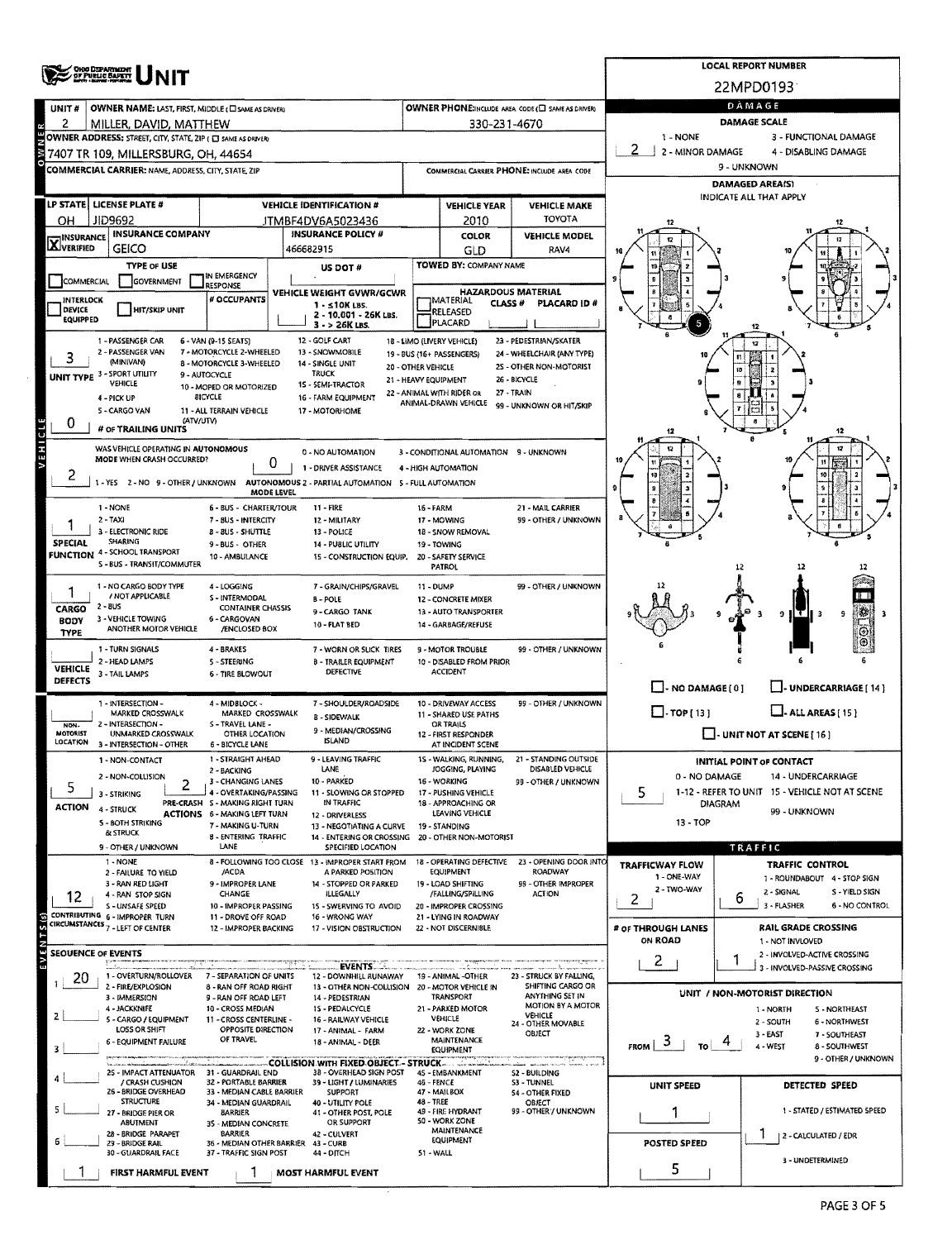|                |                                             | <b>≸222000 MOTORIST / NON-MOTORIST</b>                                   |                                                                        |                   |                                                                                    |                        |                                                 |               |                                                                           |                                                                                                                                       | LOCAL REPORT NUMBER<br>22MPD0193           |                                                                   |               |                                                             |                                    |                               |  |  |
|----------------|---------------------------------------------|--------------------------------------------------------------------------|------------------------------------------------------------------------|-------------------|------------------------------------------------------------------------------------|------------------------|-------------------------------------------------|---------------|---------------------------------------------------------------------------|---------------------------------------------------------------------------------------------------------------------------------------|--------------------------------------------|-------------------------------------------------------------------|---------------|-------------------------------------------------------------|------------------------------------|-------------------------------|--|--|
|                | UNIT #                                      | NAME: LAST, FIRST, MIDDLE                                                |                                                                        |                   |                                                                                    |                        |                                                 |               |                                                                           |                                                                                                                                       | DATE OF BIRTH<br>AGE<br><b>GENDER</b>      |                                                                   |               |                                                             |                                    |                               |  |  |
|                | 1                                           | RICE, SHAWN, R.                                                          |                                                                        |                   |                                                                                    |                        |                                                 |               |                                                                           |                                                                                                                                       |                                            | 12/11/1965                                                        |               |                                                             | 56                                 | F                             |  |  |
|                |                                             | <b>ADDRESS: STREET, CITY, STATE, ZIP</b>                                 |                                                                        |                   |                                                                                    |                        |                                                 |               |                                                                           | <b>CONTACT PHONE - INCLUDE AREA CODE</b>                                                                                              |                                            |                                                                   |               |                                                             |                                    |                               |  |  |
| NON-MOTORI     |                                             |                                                                          | 863 MASSILLON RD. LOT 7, MILLERSBURG, OH, 44654                        |                   |                                                                                    |                        |                                                 |               |                                                                           | 330-600-2923<br>AIR BAG USAGE                                                                                                         |                                            |                                                                   |               |                                                             |                                    |                               |  |  |
|                | <b>INJURIES INJURED</b>                     | <b>TAKEN</b>                                                             | <b>EMS AGENCY (NAME)</b>                                               |                   |                                                                                    |                        | INJURED TAKEN TO: MEDICAL FACILITY (NAME, CITY) |               | <b>SAFETY EQUIPMENT</b><br>USED                                           |                                                                                                                                       | DOT-COMPLIANT<br><b>IMC HELMET</b>         | <b>SEATING</b><br><b>POSITION</b>                                 |               |                                                             | <b>EJECTION</b>                    | <b>TRAPPED</b>                |  |  |
|                | 5                                           | BY<br>$\mathbf{1}$                                                       |                                                                        |                   |                                                                                    |                        |                                                 |               | 4                                                                         |                                                                                                                                       |                                            | 1                                                                 |               | 1                                                           | 1                                  | 1                             |  |  |
| <b>OTORIST</b> | OL STATE                                    |                                                                          | <b>OPERATOR LICENSE NUMBER</b>                                         |                   |                                                                                    | OFFENSE CHARGED        |                                                 | LOCAL<br>CODE | OFFENSE DESCRIPTION                                                       |                                                                                                                                       |                                            |                                                                   |               |                                                             | <b>CITATION NUMBER</b>             |                               |  |  |
|                | OН                                          | VE624123                                                                 |                                                                        |                   |                                                                                    |                        |                                                 |               |                                                                           | <b>ALCOHOL TEST</b>                                                                                                                   |                                            |                                                                   |               | <b>DRUG TEST(S)</b>                                         |                                    |                               |  |  |
|                | OL CLASS                                    | <b>ENDORSEMENT</b><br><b>RESTRICTION SELECT UP TO 3</b><br><b>DRIVER</b> |                                                                        |                   | ALCOHOL / DRUG SUSPECTED<br><b>CONDITION</b><br>DISTRACTED<br>ALCOHOL<br>MARIJUANA |                        |                                                 | <b>STATUS</b> | <b>TYPE</b>                                                               | VALUE                                                                                                                                 | <b>STATUS</b>                              | <b>TYPE</b>                                                       |               | RESULTS SELECT UP TO 4                                      |                                    |                               |  |  |
|                | 4                                           | BY <sub>1</sub>                                                          |                                                                        |                   |                                                                                    |                        | <b>OTHER DRUG</b>                               |               | 1                                                                         |                                                                                                                                       | 1                                          |                                                                   | 1             | 1                                                           |                                    |                               |  |  |
|                | UNIT #                                      |                                                                          | NAME LAST, FIRST, MIDDLE                                               |                   |                                                                                    |                        |                                                 |               |                                                                           | <b>DATE OF BIRTH</b>                                                                                                                  |                                            |                                                                   |               |                                                             | AGE                                | <b>GENDER</b>                 |  |  |
|                | 2                                           |                                                                          | MILLER, GRACE, CAMRYN                                                  |                   |                                                                                    |                        |                                                 |               |                                                                           |                                                                                                                                       |                                            | 01/24/2005                                                        |               |                                                             | 17                                 | F                             |  |  |
|                |                                             | ADDRESS: STREET, CITY, STATE, ZIP                                        | 7407 TR 109, MILLERSBURG, OH, 44654                                    |                   |                                                                                    |                        |                                                 |               |                                                                           |                                                                                                                                       | 330-473-3286                               | <b>CONTACT PHONE - INCLUDE AREA CODE</b>                          |               |                                                             |                                    |                               |  |  |
|                | <b>INJURIES   INJURED</b>                   |                                                                          | <b>EMS AGENCY (NAME)</b>                                               |                   |                                                                                    |                        | INJURED TAKEN TO: MEDICAL FACILITY (NAME, CITY) |               | <b>SAFETY EQUIPMENT</b>                                                   |                                                                                                                                       |                                            | <b>SEATING</b>                                                    |               |                                                             | AIR BAG USAGE EJECTION             | <b>TRAPPED</b>                |  |  |
| NON-MOTORIST   | 5                                           | <b>TAKEN</b><br>B¥<br>ا 1 ا                                              |                                                                        |                   |                                                                                    |                        |                                                 |               | USED<br>4                                                                 |                                                                                                                                       | <b>JDOT-COMPLIANT</b><br><b>IMC HELMET</b> | POSITION<br>1                                                     |               | 1                                                           |                                    |                               |  |  |
|                |                                             |                                                                          | OL STATE OPPERATOR LICENSE NUMBER                                      |                   |                                                                                    | OFFENSE CHARGED        |                                                 | LOCAL         | OFFENSE DESCRIPTION                                                       |                                                                                                                                       |                                            |                                                                   |               | 1<br><b>CITATION NUMBER</b>                                 |                                    |                               |  |  |
| CRIST          | он                                          | VE624567                                                                 |                                                                        |                   |                                                                                    |                        |                                                 | <b>CODE</b>   |                                                                           |                                                                                                                                       |                                            |                                                                   |               |                                                             |                                    |                               |  |  |
|                | OL CLASS                                    | <b>ENDORSEMENT</b>                                                       | <b>RESTRICTION SELECT UP TO 3</b>                                      | <b>DRIVER</b>     |                                                                                    |                        | ALCOHOL / DRUG SUSPECTED                        |               | <b>CONDITION</b>                                                          |                                                                                                                                       |                                            | <b>ALCOHOL TEST</b>                                               |               | <b>DRUG TEST(S)</b>                                         |                                    |                               |  |  |
|                |                                             |                                                                          |                                                                        | BY                | <b>DISTRACTED</b>                                                                  | ALCOHOL                | MARIJUANA                                       |               |                                                                           | <b>STATUS</b>                                                                                                                         | TYPE                                       | VALUE                                                             | <b>STATUS</b> | <b>TYPE</b>                                                 |                                    | RESULTS SELECT UP TO 4        |  |  |
|                | 4                                           |                                                                          | 3                                                                      |                   |                                                                                    |                        | OTHER DRUG                                      |               | 1                                                                         | 1                                                                                                                                     | 1                                          |                                                                   | 1             |                                                             |                                    |                               |  |  |
|                | UNIT #                                      |                                                                          | NAME: LAST, FIRST, MIDDLE                                              |                   |                                                                                    |                        |                                                 |               |                                                                           |                                                                                                                                       |                                            | DATE OF BIRTH                                                     |               |                                                             | AGE                                | <b>GENDER</b>                 |  |  |
|                |                                             | <b>ADDRESS: STREET, CITY, STATE, ZIP</b>                                 |                                                                        |                   |                                                                                    |                        |                                                 |               |                                                                           |                                                                                                                                       |                                            | <b>CONTACT PHONE - INCLUDE AREA CODE</b>                          |               |                                                             |                                    |                               |  |  |
|                |                                             |                                                                          |                                                                        |                   |                                                                                    |                        |                                                 |               |                                                                           |                                                                                                                                       |                                            |                                                                   |               |                                                             |                                    |                               |  |  |
|                | INJURIES INJURED                            | <b>TAKEN</b><br>BY                                                       | <b>EMS AGENCY (NAME)</b>                                               |                   |                                                                                    |                        | INJURED TAKEN TO: MEDICAL FACILITY (NAME, CITY) |               | SAFETY EQUIPMENT<br><b>USED</b>                                           |                                                                                                                                       | <b>DOT-COMPLIANT</b><br><b>MC HELMET</b>   | <b>SEATING</b><br><b>POSITION</b>                                 |               | AIR BAG USAGE                                               | <b>EJECTION</b>                    | <b>TRAPPED</b>                |  |  |
|                |                                             |                                                                          | OL STATE OPERATOR LICENSE NUMBER                                       |                   |                                                                                    | <b>OFFENSE CHARGED</b> |                                                 | LOCAL         | <b>OFFENSE DESCRIPTION</b>                                                |                                                                                                                                       | <b>CITATION NUMBER</b>                     |                                                                   |               |                                                             |                                    |                               |  |  |
|                |                                             |                                                                          |                                                                        |                   |                                                                                    |                        |                                                 | <b>CODE</b>   |                                                                           |                                                                                                                                       |                                            |                                                                   |               |                                                             |                                    |                               |  |  |
|                | OL CLASS                                    | <b>ENDORSEMENT</b>                                                       | <b>RESTRICTION SELECT UP TO 3</b>                                      | <b>DRIVER</b>     | <b>DISTRACTED</b>                                                                  | ALCOHOL                | ALCOHOL / DRUG SUSPECTED<br>MARUUANA            |               | <b>CONDITION</b>                                                          | <b>STATUS</b>                                                                                                                         | <b>TYPE</b>                                | <b>ALCOHOL TEST</b><br>VALUE                                      | <b>STATUS</b> | <b>TYPE</b>                                                 | <b>DRUG TEST(S)</b>                | <b>RESULTS SELECT UP TO 4</b> |  |  |
|                |                                             |                                                                          |                                                                        | BY                |                                                                                    |                        | <b>OTHER DRUG</b>                               |               |                                                                           |                                                                                                                                       |                                            |                                                                   |               |                                                             |                                    |                               |  |  |
|                |                                             | INJURIES                                                                 | <b>SEATING POSITION</b>                                                |                   | <b>AIR BAG</b>                                                                     |                        | OL                                              |               | OL RESTRICTION(S)                                                         |                                                                                                                                       |                                            | <b>DRIVER DISTRACTION</b>                                         |               |                                                             |                                    |                               |  |  |
|                | <b>FATAL</b><br>2 - SUSPECTED SERIOUS       |                                                                          | <b>- FRONT - LEFT SIDE</b><br>(MOTORCYCLE DRIVER)                      |                   | 1 - NOT DEPLOYED<br>2-DEPLOYED FRONT                                               |                        | - CLASS A                                       |               | <b>ALCOHOL INTERLOCK</b><br><b>DEVICE</b>                                 |                                                                                                                                       |                                            | 1 - NOT DISTRACTED<br>2 - MANUALLY OPERATING AN                   |               |                                                             | 1 - NONE GIVEN<br>2 - TEST REFUSED |                               |  |  |
|                | <b>INJURY CORP.</b><br>- SUSPECTED MINOR    |                                                                          | - FRONT - MIDDLE<br>- FRONT - RIGHT SIDE                               |                   | 3 - DEPLOYED SIDE<br>4 - DEPLOYED BOTH                                             |                        | 2 - CLASS B<br>3 - CLASS C                      |               | 2 - CDL INTRASTATE ONLY:<br>3 - CORRECTIVE LENSES                         |                                                                                                                                       |                                            | <b>ELECTRONIC</b><br>COMMUNICATION DEVICE                         |               |                                                             | 3 - TEST GIVEN,                    | CONTAMINATED SAMPLE           |  |  |
|                | INJURY                                      |                                                                          | 4 - SECOND - LEFT SIDE<br>(MOTORCYCLE PASSENGER)                       | <b>FRONT/SIDE</b> | NOT APPLICABLE                                                                     |                        | 4 - REGULAR CLASS                               |               | 4 - FARM WAIVER<br><b>5 - EXCEPT CLASS A BUS</b>                          |                                                                                                                                       |                                            | (TEXTING, TYPING,<br><b>DIATINGS</b><br>3 - TALKING ON HANDS-FREE |               |                                                             | / UNUSABLE<br>4 - TEST GIVEN.      |                               |  |  |
|                | 4 - POSSIBLE INJURY<br>- NO APPARENT INJURY |                                                                          | <b>SECOND - MIDDLE</b><br>6 - SECOND - RIGHT SIDE                      |                   | - DEPLOYMENT UNKNOWN                                                               |                        | $(OHIO = D)$<br>5 - M/C-MOPED ONLY              |               | <b>6 - EXCEPT CLASS A</b><br>& CLASS B BUS                                |                                                                                                                                       |                                            | COMMUNICATION DEVICE<br>TALKING ON HAND-HELD                      |               |                                                             | RESULTS KNOWN.<br>5 - TEST GIVEN,  |                               |  |  |
|                |                                             | INJURIES TAKEN BY                                                        | 7 - THIRD - LEFT SIDE<br>(MOTORCYCLE SIDE CAR)                         | 1 - NOT EJECTED   | <b>EJECTION</b>                                                                    |                        | 6 - NO VALID OL                                 |               | EXCEPT TRACTOR-TRAILER<br>8 - INTERMEDIATE LICENSE<br><b>RESTRICTIONS</b> |                                                                                                                                       |                                            | COMMUNICATION DEVICE<br>S - OTHER ACTIVITY WITH AN                |               |                                                             | RESULTS UNKNOWN:                   | <b>ALCOHOL TEST TYPE</b>      |  |  |
|                | NOT TRANSPORTED                             |                                                                          | THIRD - MIDDLE<br>9-THIRD-RIGHT-SIDE                                   |                   | 2 - PARTIALLY EJECTED<br><b>3-TOTALLY EJECTED</b>                                  |                        | OL ENDORSEMENT                                  |               | LEARNER'S PERMIT<br>restrictions:                                         |                                                                                                                                       |                                            | ELECTRONIC DEVICE<br>6 - PASSENGER                                |               |                                                             | - NONE                             |                               |  |  |
|                | <b>/TREATED AT SCENE</b><br>- EMS.          |                                                                          | 10 - SLEEPER SECTION<br>OF TRUCK CAB                                   |                   | 4 - NOT APPLICABLE                                                                 |                        | H - HAZMAT                                      |               | 10 - LIMITED TO DAYLIGHT.<br>only .                                       |                                                                                                                                       |                                            | COTHER DISTRACTION<br>INSIDE THE VEHICLE!                         |               | 2-BLOOD<br>3-URINE                                          |                                    |                               |  |  |
|                | 3 - POLICE                                  |                                                                          | - PASSENGER IN<br>OTHER ENCLOSED CARGO                                 |                   | <b>TRAPPED</b><br><b>1-NOT TRAPPED. 888</b>                                        |                        | M - MOTORCYCLE<br><b>P - PASSENGER</b>          |               | 11 - LIMITED TO EMPLOYMENT<br>12 - LIMITED - OTHER                        |                                                                                                                                       |                                            | 8 - OTHER DISTRACTION<br>OUTSIDE THE VEHICLE                      |               | 4 - BREATH<br>5 OTHER                                       |                                    |                               |  |  |
|                | - OTHER / UNKNOWN                           |                                                                          | AREA (NON-TRAILING UNIT)<br>BUS, PICK-UP WITH CAP)<br>- PASSENGER IN . |                   | 2 - EXTRICATED BY<br>MECHANICAL MEANS                                              |                        | N. TANKER                                       |               | 13 - MECHANICAL DEVICES:<br>(SPECIAL BRAKES, HAND)                        |                                                                                                                                       |                                            | 9 - OTHER / UNKNOWN<br><b>CONDITION</b>                           |               |                                                             | <b>DRUG TEST TYPE</b>              |                               |  |  |
|                | - NONE USED                                 | <b>SAFETY EQUIPMENT</b>                                                  | UNENCLOSED CARGO AREA :<br>13 - TRAILING UNIT <sup>®</sup>             | - FREED BY        |                                                                                    | NON-MECHANICAL MEANS   | Q - MOTOR SCOOTER<br>r - Three-Wheel            |               | CONTROLS, OR OTHER<br><b>ADAPTIVE DEVICES)</b>                            | 1 - APPARENTLY NORMAL                                                                                                                 |                                            |                                                                   |               | 1-NONE<br>$2 - BLOOD$<br>3 - URINE                          |                                    |                               |  |  |
|                | <b>USED</b>                                 | 2. - SHOULDER BELT ONLY<br>14 - RIDING ON VEHICLE<br><b>EXTERIOR</b>     |                                                                        |                   |                                                                                    |                        | MOTORCYCLE<br>S - SCHOOL BUS                    |               | 15.                                                                       | 2 - PHYSICAL IMPAIRMENT<br>MILITARY VEHICLES ONLY<br>3 EMOTIONAL (E.G.<br>- MOTOR VEHICLES<br>DEPRESSED, ANGRY,<br>WITHOUT AIR BRAKES |                                            |                                                                   | 4 - OTHER     |                                                             |                                    |                               |  |  |
|                | SHOULDER & LAP BELT                         | LAP BELT ONLY USED<br>(NON-TRAILING UNIT)<br>NON-MOTORIST<br>I ISI       |                                                                        |                   |                                                                                    |                        | .T - DOUBLE & TRIPLE,<br><b>TRAILERS</b>        |               | DISTURBED)<br>16 - OUTSIDE MIRROR<br>17 - PROSTHETIC AID<br>4 FILLNESS    |                                                                                                                                       |                                            |                                                                   |               |                                                             | DRUG TEST RESULT(S)                |                               |  |  |
|                | USED.                                       | 99 - OTHER / UNKNOWN<br>5 - CHILD RESTRAINT SYSTEM                       |                                                                        |                   |                                                                                    |                        | X - TANKER / HAZMAT                             |               | 18 - OTHER                                                                | 5 - FELL ASLEEP, FAINTED,<br><b>FATIGUED, ETC.</b>                                                                                    |                                            |                                                                   |               | 1 - AMPHETAMINES<br>2 - BARBITURATES<br>3 - BENZODIAZEPINES |                                    |                               |  |  |
|                | - FORWARD FACING                            | 6 - CHILD RESTRAINT SYSTEM.                                              |                                                                        |                   |                                                                                    |                        | <b>GENDER</b>                                   |               |                                                                           |                                                                                                                                       |                                            | 6 - UNDER THE INFLUENCE OF<br>MEDICATIONS / DRUGS /               |               |                                                             | 4 - CANNABINOIDS<br>5 - COCAINE    |                               |  |  |
|                | <b>REAR FACING</b><br>- BOOSTER SEAT        |                                                                          |                                                                        |                   |                                                                                    |                        | F - FEMALE                                      |               |                                                                           |                                                                                                                                       |                                            | ALCOHOL A<br>- OTHER / UNKNOWN -                                  |               | 7 - OTHER                                                   | 6 - OPIATES / OPIOIDS              |                               |  |  |
|                | 8 - HELMET USED                             | 9 - PROTECTIVE PADS USED                                                 |                                                                        |                   |                                                                                    |                        | M MALE<br>U - OTHER / UNKNOWN                   |               |                                                                           |                                                                                                                                       |                                            |                                                                   |               |                                                             | 8 - NEGATIVE RESULTS               |                               |  |  |
|                | (ELBOWS, KNEES, ETC)                        | 10 - REFLECTIVE CLOTHING                                                 |                                                                        |                   |                                                                                    |                        |                                                 |               |                                                                           |                                                                                                                                       |                                            |                                                                   |               |                                                             |                                    |                               |  |  |
|                | / BICYCLE ONLY<br>99 - OTHER / UNKNOWN      | 11 - LIGHTING EPEDESTRIAN                                                |                                                                        |                   |                                                                                    |                        |                                                 |               |                                                                           |                                                                                                                                       |                                            |                                                                   |               |                                                             |                                    |                               |  |  |

 $\Delta \phi_{\rm{max}}$ 

 $\sim$